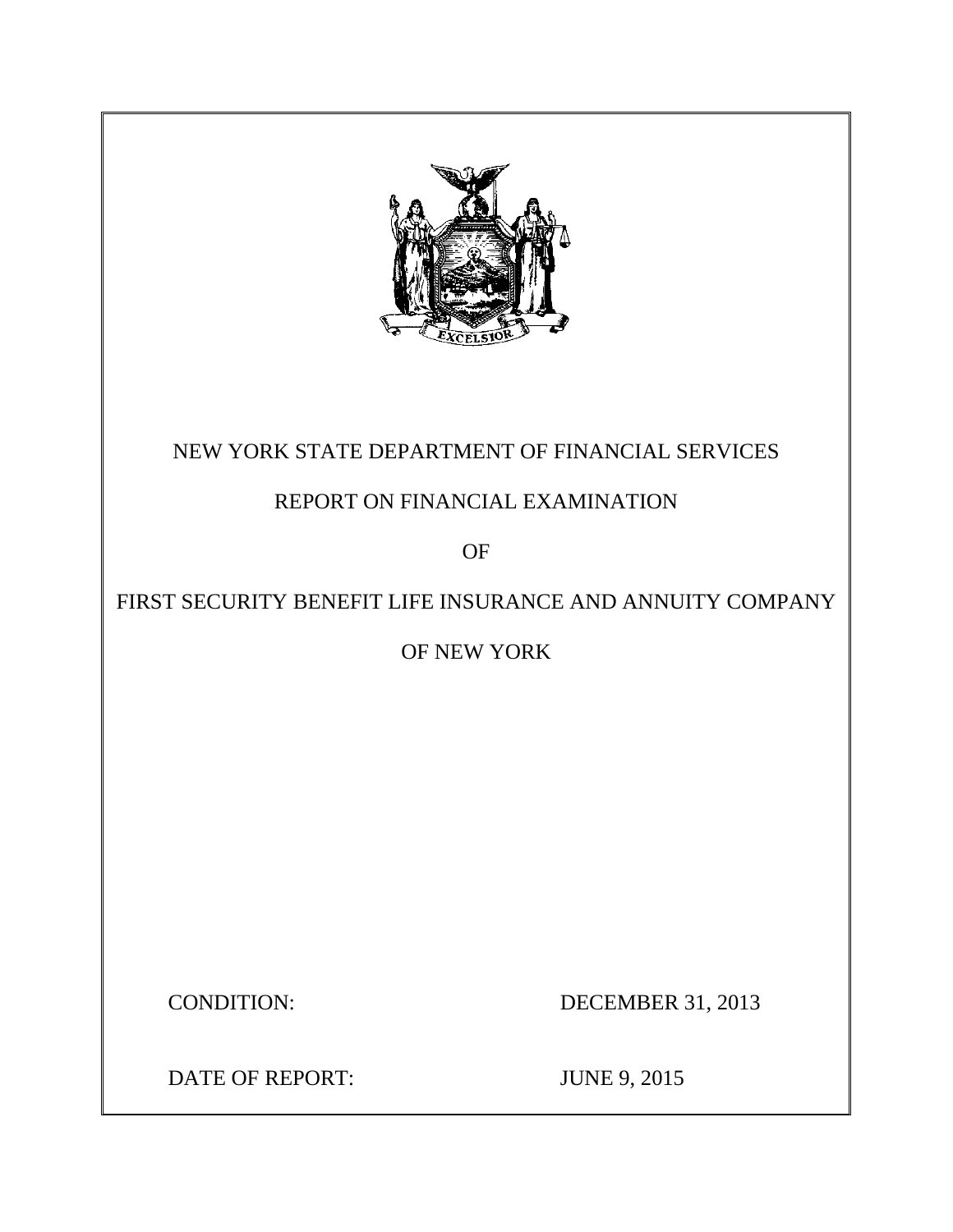## NEW YORK STATE DEPARTMENT OF FINANCIAL SERVICES

### REPORT ON FINANCIAL EXAMINATION

## OF

### FIRST SECURITY BENEFIT LIFE INSURANCE AND ANNUITY COMPANY

### OF NEW YORK

## AS OF

## DECEMBER 31, 2013

DATE OF REPORT: JUNE 9, 2015

**EXAMINER:** 

CHARLES P. MC MORROW, CFE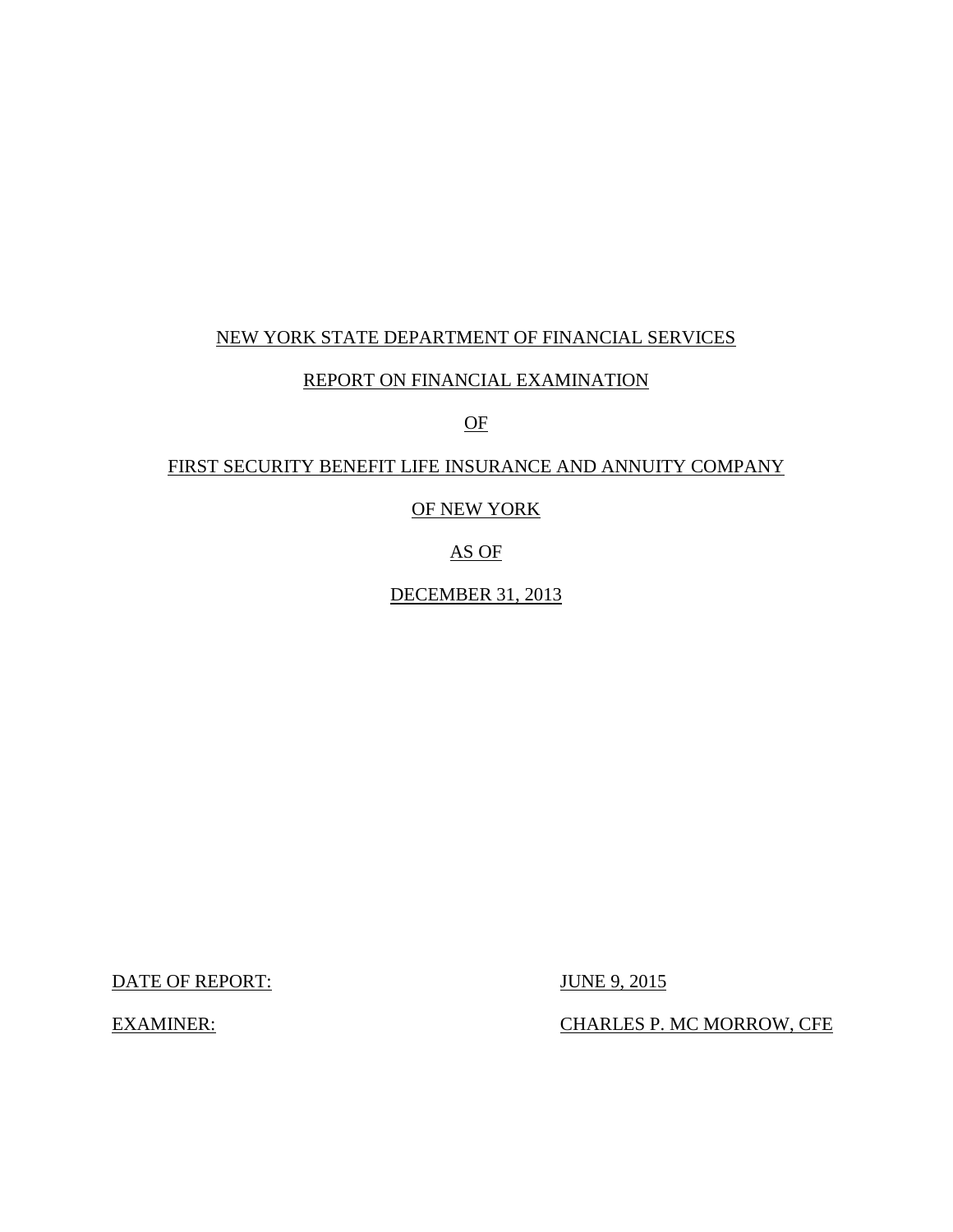## TABLE OF CONTENTS

| <b>ITEM</b> |                                     | PAGE NO.       |
|-------------|-------------------------------------|----------------|
| 1.          | Scope of examination                | $\overline{2}$ |
| 2.          | Description of Company              | $\overline{4}$ |
|             | A. History                          | 4              |
|             | B. Holding company                  | 5              |
|             | C. Organizational chart             | 5              |
|             | D. Service agreements               | 7              |
|             | E. Management                       | 8              |
| 3.          | Territory and plan of operations    | 10             |
|             | A. Statutory and special deposits   | 10             |
|             | <b>B.</b> Direct operations         | 10             |
|             | C. Reinsurance                      | 11             |
| 4.          | Significant operating results       | 12             |
| 5.          | <b>Financial statements</b>         | 14             |
|             | A. Independent accountants          | 14             |
|             | B. Net admitted assets              | 14             |
|             | C. Liabilities, capital and surplus | 15             |
|             | D. Condensed summary of operations  | 16             |
|             | E. Capital and surplus account      | 17             |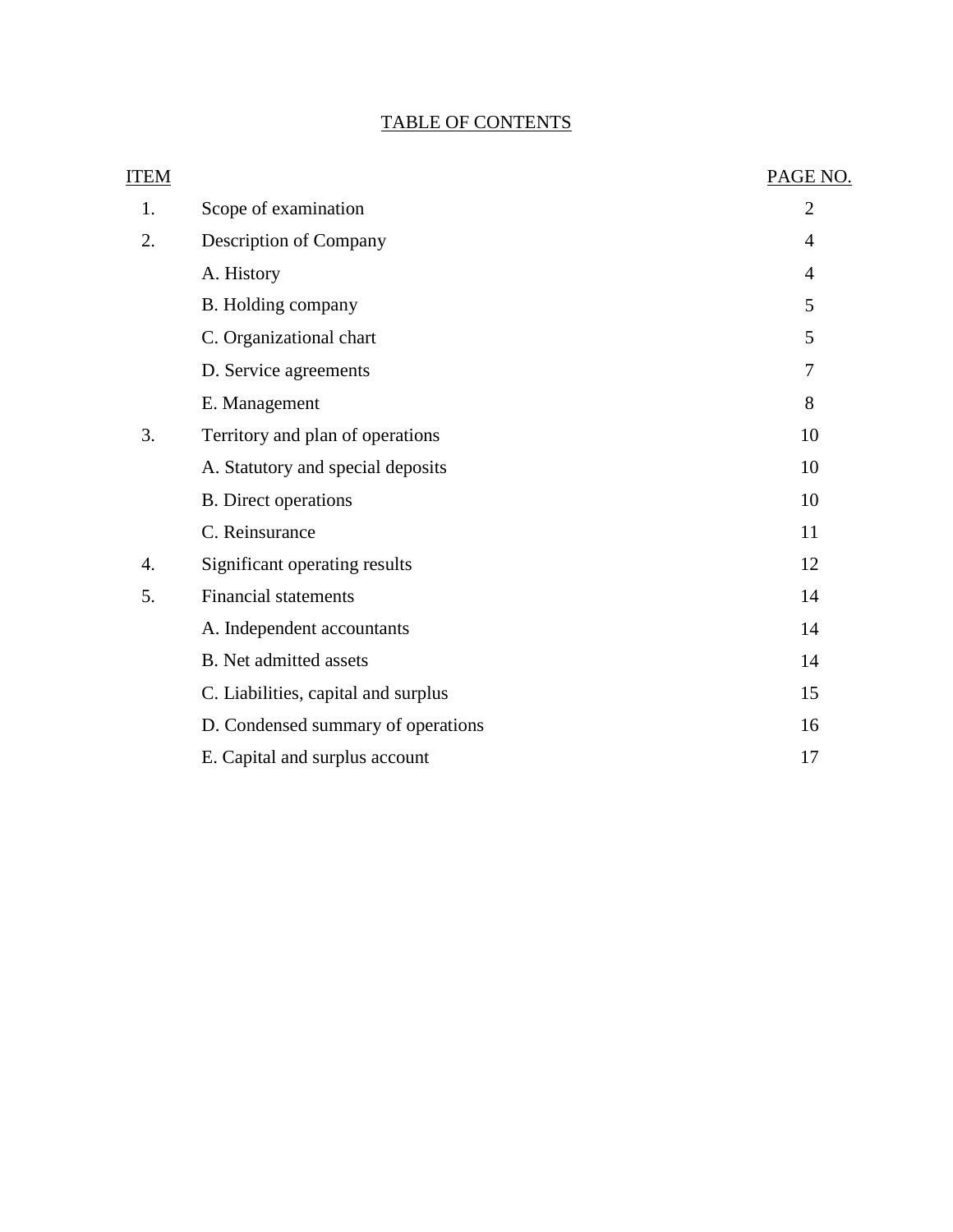

## NEW YORK STATE DEPARTMENT of **FINANCIAL SERVICES**

Andrew M. Cuomo Benjamin M. Lawsky Governor Superintendent Superintendent

June 9, 2015

Honorable Benjamin M. Lawsky Superintendent of Financial Services New York, New York 10004

Sir:

 In accordance with instructions contained in Appointment No. 31099, dated December 19, 2014, and annexed hereto, an examination has been made into the condition and affairs of the First Security Benefit Life Insurance and Annuity Company of New York, hereinafter referred to as "the Company," at the offices of its affiliate, Security Benefit Life Insurance Company, located at One Security Benefit Place, Topeka, Kansas 66636. The Company's home office is located at 800 Westchester Avenue, Rye Brook, NY 10573

Wherever "Department" appears in this report, it refers to the New York State Department of Financial Services.

The report indicating the results of this examination is respectfully submitted.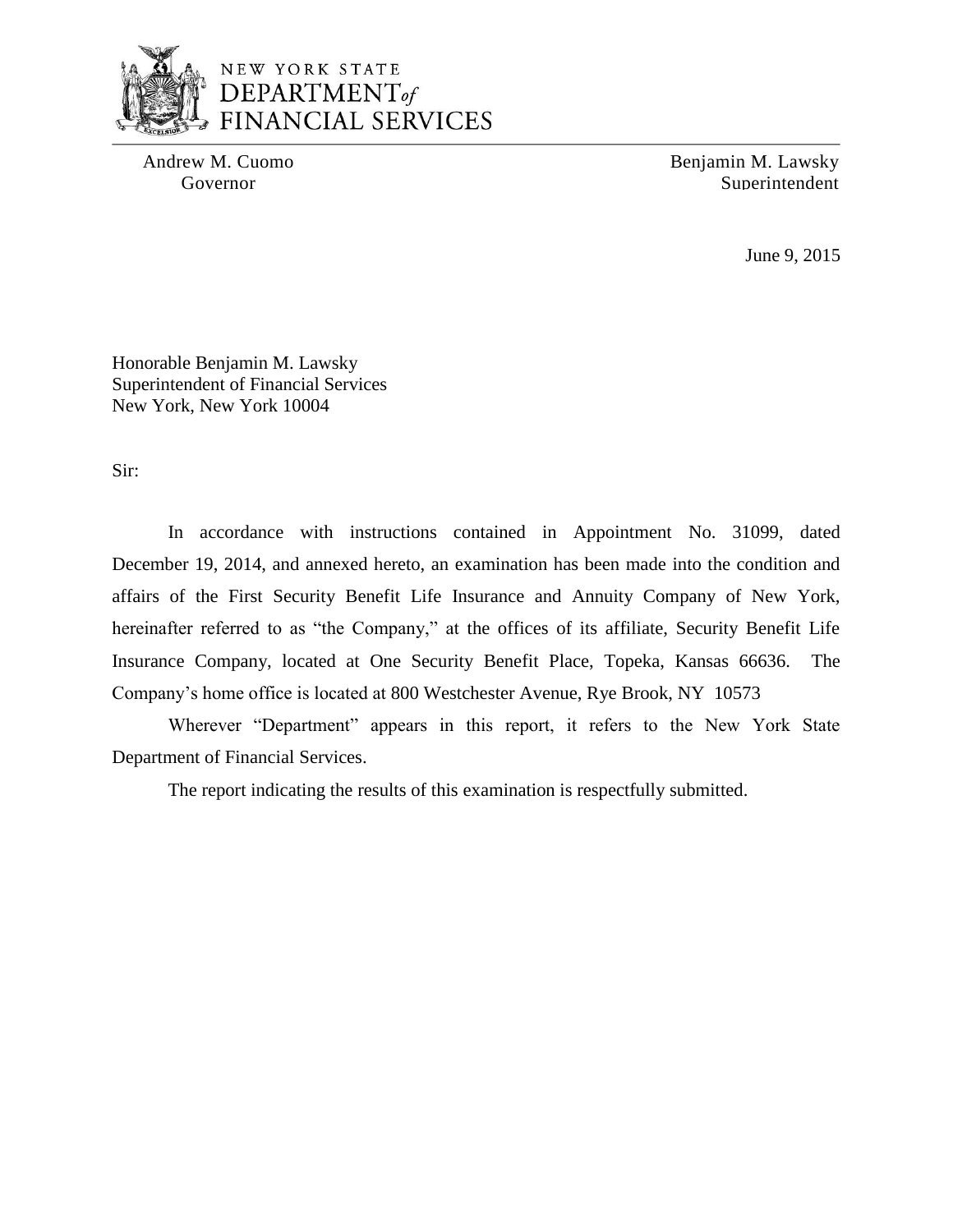#### 1. SCOPE OF EXAMINATION

<span id="page-4-0"></span> The examination of the Company was a full scope examination as defined in the NAIC Financial Condition Examiners Handbook, 2014 Edition (the "Handbook"). The examination covers the four-year period from January 1, 2010 to December 31, 2013. The examination was conducted observing the guidelines and procedures in the Handbook and, where deemed appropriate by the examiner, transactions occurring subsequent to December 31, 2013, but prior to the date of this report (i.e., the completion date of the examination) were also reviewed.

 of the Handbook published by the National Association of Insurance Commissioners ("NAIC"). formulating the nature and extent of the examination. The examiner planned and performed the examination to evaluate the current financial condition as well as identify prospective risks that may threaten the future solvency of the insurer. The examiner identified key processes, assessed to mitigate those risks. The examination also included assessing the principles used and significant estimates made by management, evaluating the overall financial statement Department guidelines, Statutory Accounting Principles as adopted by the Department, and The examination was conducted on a risk focused basis in accordance with the provisions The Handbook guidance provides for the establishment of an examination plan based on the examiner's assessment of risk in the insurer's operations and utilizing that evaluation in the risks within those processes and evaluated the internal control systems and procedures used presentation, and determining management's compliance with New York statutes and annual statement instructions.

 Company's affiliate, Security Benefit Life Insurance Company, by the Kansas Insurance Department. Since both states are accredited by the NAIC, they deemed it appropriate to rely on The examination was conducted in conjunction with the coordinated examination of the each other's work.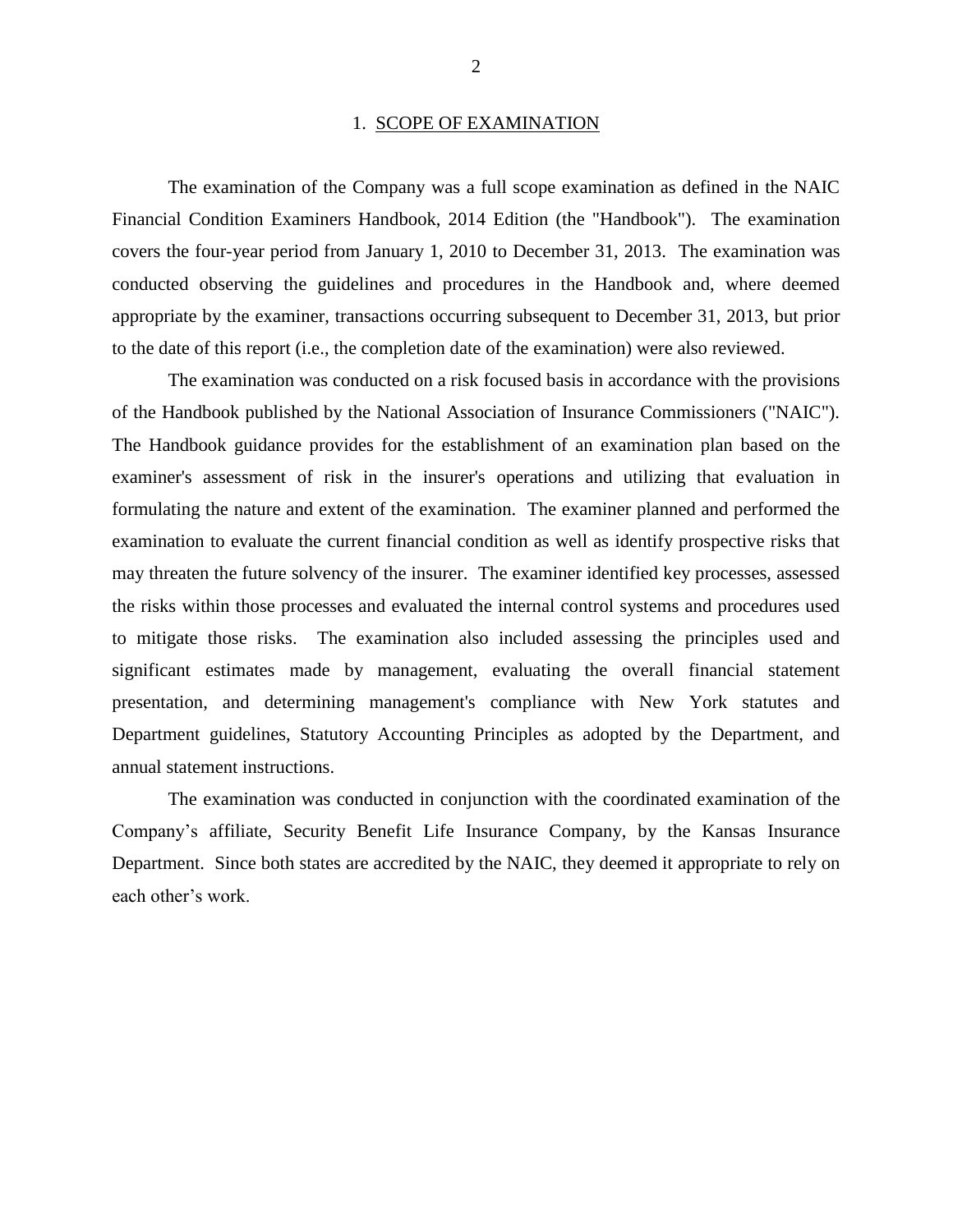environment were utilized to develop the examination approach. The Company's risks and These categories are as follows: Information about the Company's organizational structure, business approach and control management activities were evaluated incorporating the NAIC's nine branded risk categories.

- Pricing/Underwriting
- **Reserving**
- Operational
- **Strategic**
- Credit
- Market
- Liquidity
- Legal
- Reputational

 firm of Ernst & Young LLP. The Company received an unqualified opinion in all four years. Certain audit work-papers of the accounting firm were reviewed and relied upon in conjunction with this examination. The Company has an internal audit department that includes internal controls over financial reporting which is tasked with assessing the internal control structure and compliance with the Model Audit Rule ("MAR"). Where applicable, MAR work-papers and The Company was audited annually, for the years 2010 through 2013, by the accounting reports were reviewed and portions were relied upon for this examination.

 There were no financial violations or recommendations contained in the prior report on examination.

 matters which involve departure from laws, regulations or rules, or which require explanation or This report on examination is confined to financial statements and comments on those description.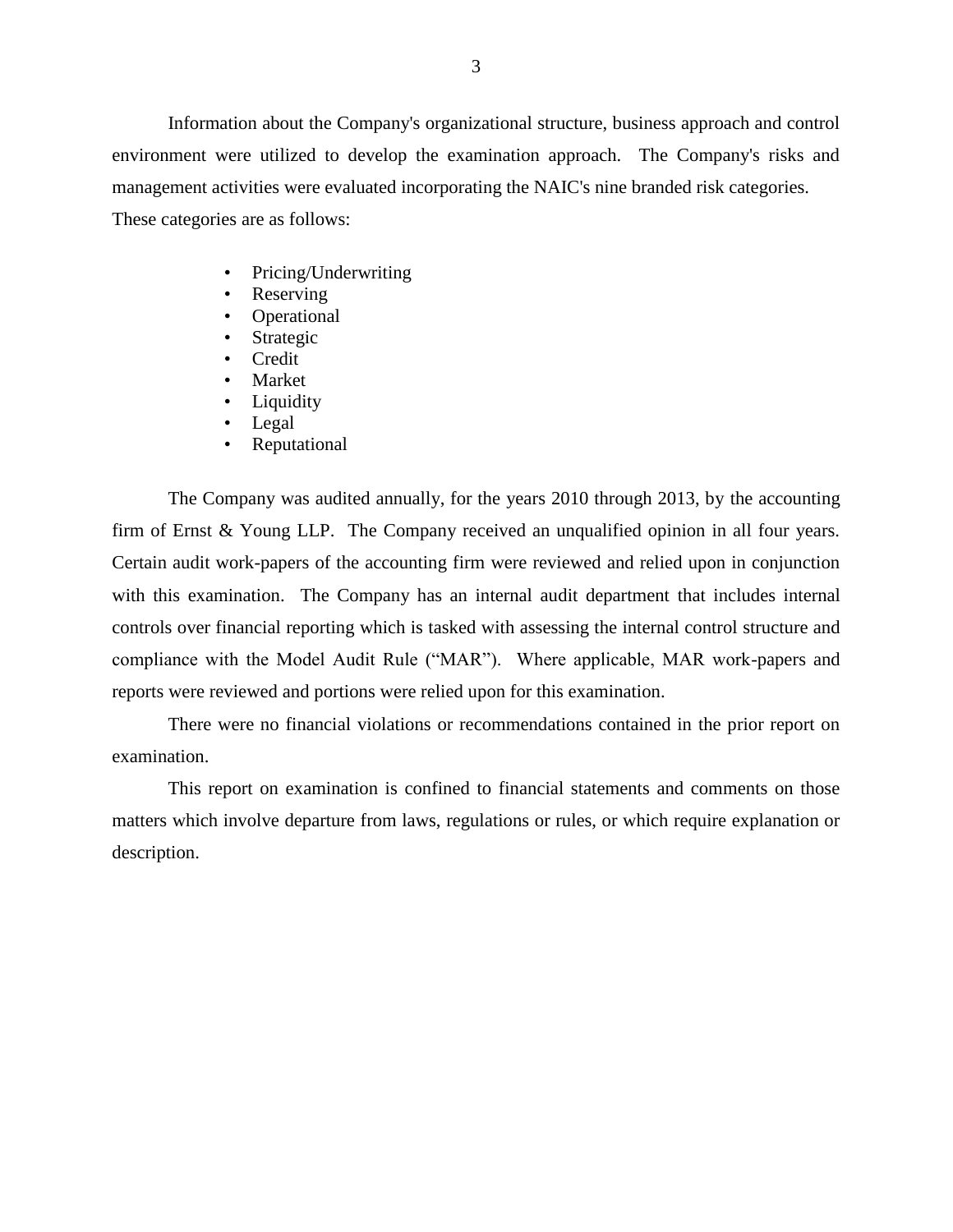#### 2. DESCRIPTION OF COMPANY

#### <span id="page-6-0"></span>A. History

 The Company was incorporated as a stock life insurance company under the laws of New York on November 8, 1994, and was licensed and commenced business on July 31, 1995. Initial resources of \$6,000,000, consisting of common capital stock of \$2,000,000 and paid in and contributed surplus of \$4,000,000, were provided through the sale of 200,000 shares of common stock (with a par value of \$10 each) for \$30 per share to Security Benefit Life Insurance Company ("SBL"), a Kansas life insurance company. On February 24, 1995, all of the stock was transferred to Security Benefit Group, Inc. ("SBG"), a wholly owned subsidiary of SBL.

 On September 8, 1995, the Company merged with Pioneer National Life Insurance Company ("PNL"), a stock life insurance company organized under the laws of the state of Kansas. As of that date, PNL ceased to exist and First Security Benefit Life Insurance and Annuity Company of New York became the surviving company. As a result of this transaction, contributed paid in surplus to the Company in the amount of \$2,000,000. The contribution increased the Company's gross paid-in and contributed surplus to \$6,600,000. In August 2006, August 2006, SBC filed and the Department approved a cash surplus contribution of \$2,000,000 the Company's paid-in and contributed surplus was increased to \$4,600,000. In 2004, SBG SBG merged with and into the Company's affiliate Security Benefit Corporation ("SBC"). In to the Company, which increased gross paid in and contributed surplus to \$8,600,000.

 In February 2010, Security Benefit Mutual Holding Company (SBMHC), the previous ultimate parent of the Company, entered into a definitive agreement with Guggenheim SBC Holdings, LLC (the "Purchaser") whereby the Purchaser would purchase all of the outstanding capital stock of SBC, the Company's parent, and SBMHC would demutualize and be liquidated. All regulatory approvals were received and the transaction closed on July 30, 2010.

 The Company received capital contributions in cash from its parent, SBC, in the amount of \$5,000,000 on September 26, 2013, and \$20,000,000 on December 20, 2013.

 As of December 31, 2013, the Company's common capital stock and gross paid-in and contributed surplus was \$2,000,000 and \$33,600,000, respectively.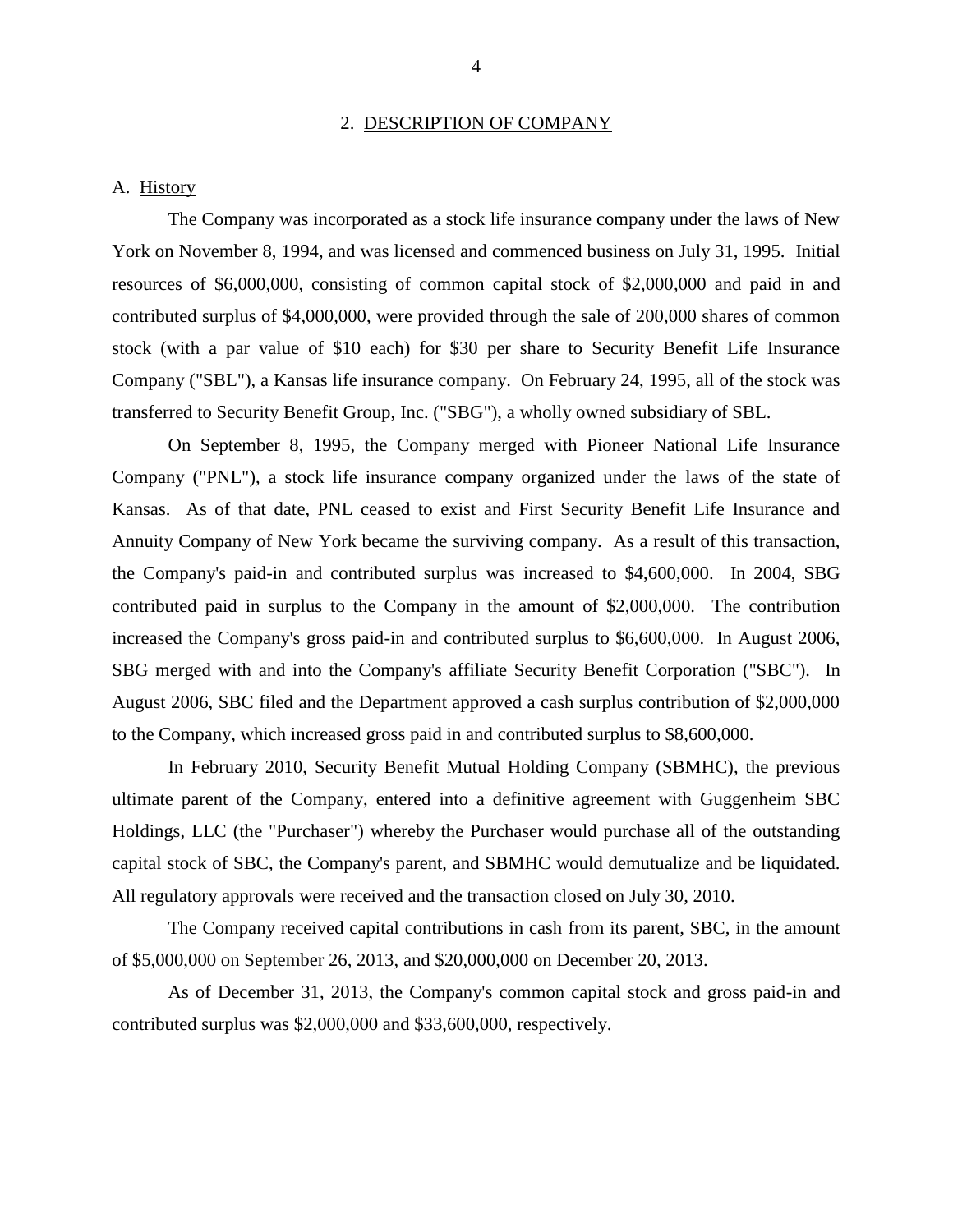### <span id="page-7-0"></span>B. Holding Company

 The Company is a wholly owned subsidiary of Security Benefit Corporation, a Kansas holding company and management services company whose parent is Guggenheim SBC Holdings, LLC. The ultimate holding company of the Company is Sammons Enterprises, Inc. ESOT.

## C. Organizational Chart

 An organization chart reflecting the relationship between the Company and significant entities in its holding company system as of December 31, 2013 is as follows: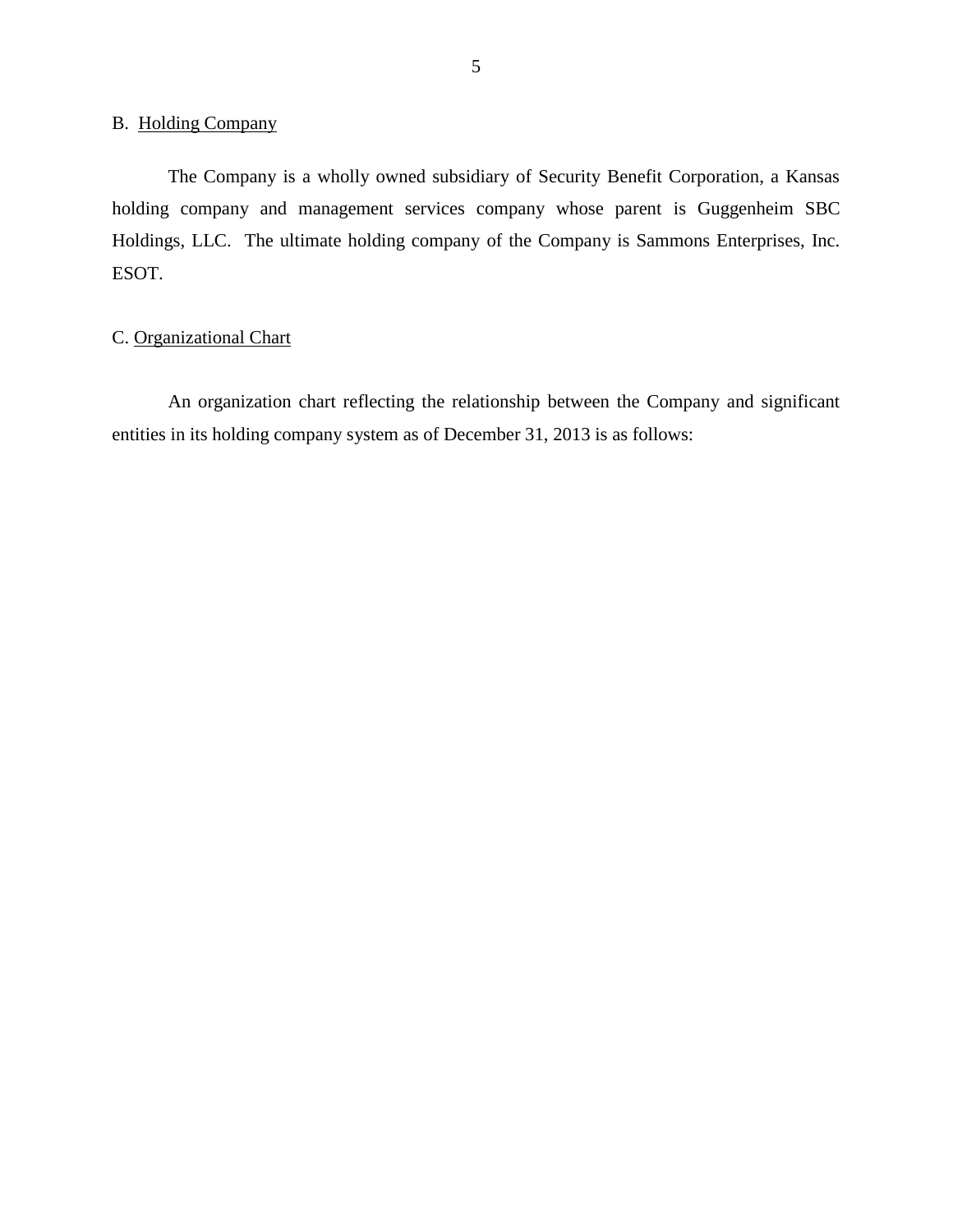

\* Guggenheim Distributors, LLC was formerly known as Rydex Distributors, LLC.

 \*\* Guggenheim Partners Investment Management, LLC was created out of a merger between Guggenheim Investment Management, LLC and another Guggenheim entity in June 2012.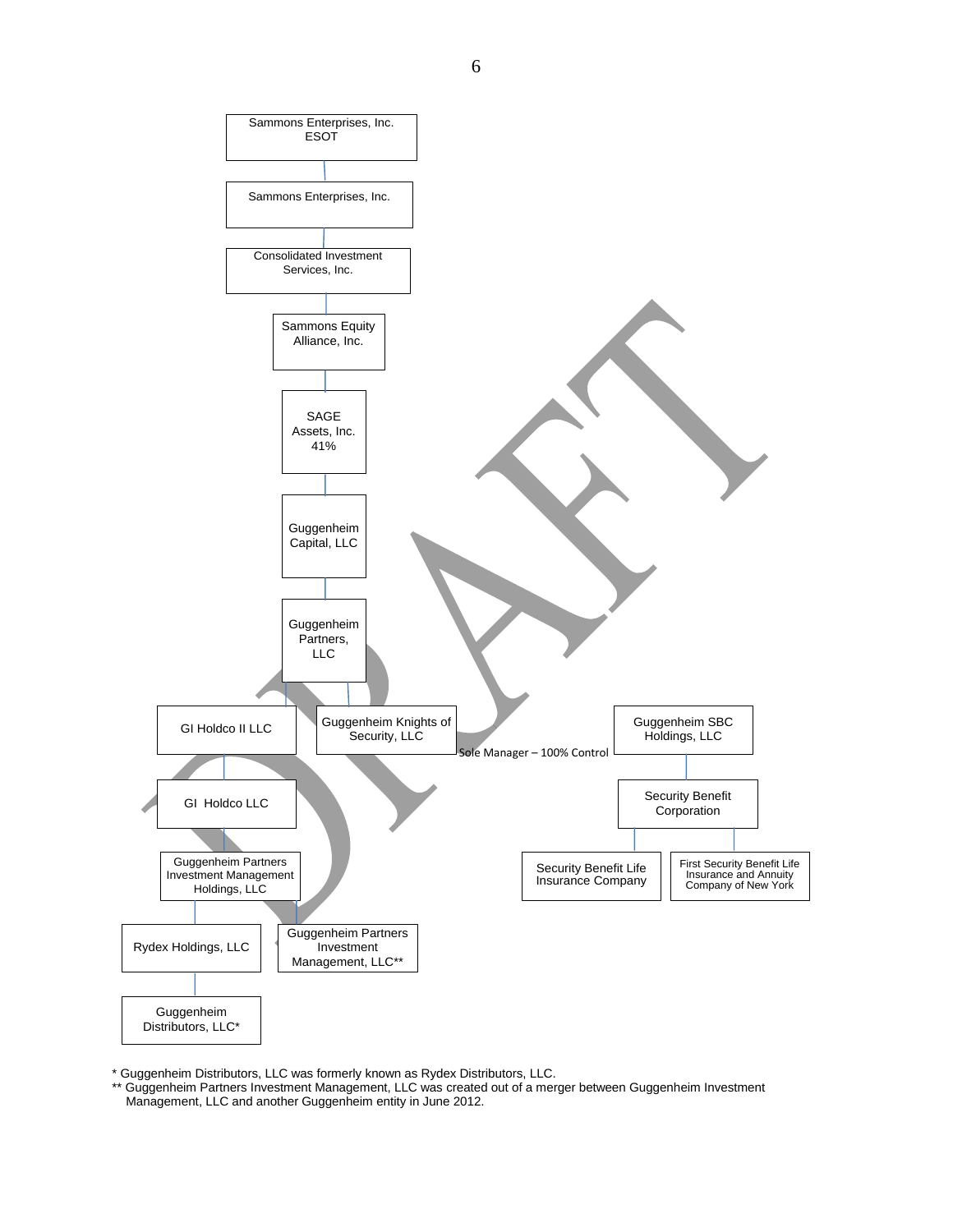## D. Service Agreements

The Company had seven service agreements in effect with affiliates during the examination period.

| Type of            |                       |                     |               |                 | Income/               |
|--------------------|-----------------------|---------------------|---------------|-----------------|-----------------------|
| Agreement and      |                       | Provider(s)         |               | Specific        | $(Express)*$ For      |
| Department         | Effective             | of $S$ ervice $(s)$ | Recipient(s)  | Service(s)      | Each Year of the      |
| File Number        | Date                  |                     | of Service(s) | Covered         | Examination           |
| Administrative     | 1/1/06                |                     |               |                 |                       |
|                    |                       | Security            | The           | Underwriting,   | 2013: \$(500,216)     |
| <b>Services</b>    |                       | <b>Benefit Life</b> | Company       | claims,         | 2012: \$(190,798)     |
| Agreement          |                       | ("SBL")             |               | actuarial       | 2011: \$(109,747)     |
| (File #34730)      |                       |                     |               |                 | 2010: \$(119,997)     |
| Administrative     | 1/1/05                | Security            | The           | Accounting,     | 2013: \$(191,614)     |
| <b>Services</b>    |                       | Benefit             | Company       | marketing,      | 2012: \$ (80,272)     |
| Agreement          |                       | Corporation         |               | advertising,    | $2011:$ \$ $(62,160)$ |
| (File #33228)      |                       | ("SBC")             |               | functional      | 2010: \$ (55,319)     |
|                    |                       |                     |               | support, and    |                       |
|                    |                       |                     |               | disaster        |                       |
|                    |                       |                     |               | recovery        |                       |
| Distribution       | 7/1/02                | Security            | The           | Distribution of | 2013: \$ (5,873)      |
| Agreement          | (cont. 7/10)          | Distributors,       | Company       | variable        | 2012: \$(66,391)      |
| (File #s 30355)    |                       | Inc. $("SDI")$      |               | annuity         | \$(2,542)<br>2011:    |
| and 42840C)        |                       |                     |               | contracts       | 2010: \$ (9,425)      |
| <b>Services</b>    | 10/1/06               | The                 | Security      | Administrative  | 2013:<br>\$48,387     |
| Agreement          |                       | Company             | Management    | services        | 2012:<br>\$53,471     |
| (File #35652)      |                       |                     | Company       |                 | 2011:<br>\$54,471     |
|                    |                       |                     | ("SMC")       |                 | 2010:<br>\$57,910     |
| <b>Services</b>    | $1/08$ (cont.         | The                 | Rydex         | Record-         | 2013:<br>\$183,857    |
| Agreement and      | 1/10                  | Company             | Distributors, | keeping         | 2012:<br>\$194,181    |
| <b>Third Party</b> |                       |                     | <b>LLC</b>    |                 | 2011:<br>\$273,018    |
| Investor           |                       |                     | ("Rydex")     |                 | \$261,449<br>2010:    |
| <b>Services</b>    |                       |                     |               |                 |                       |
| Agreement          |                       |                     |               |                 |                       |
| (File #s 42074)    |                       |                     |               |                 |                       |
| and 42074A)        |                       |                     |               |                 |                       |
| Participation      | 1/08                  | Rydex               | The           | Offering of     | 2013:<br>\$0          |
|                    |                       |                     |               |                 |                       |
| Agreement          | $\left($ cont. $1/10$ |                     | Company       | portfolio       | \$0<br>2012:          |
| (File #s           | and $1/12$ )          |                     |               | shares          | 2011:<br>\$0          |
| 42074B and         |                       |                     |               |                 | 2010:<br>\$0          |
| 45350)             |                       |                     |               |                 |                       |
| Investment         | 8/8/11                | Guggenheim          | The           | Investment      | 2013: \$(294,057)     |
| Management         |                       | Partners            | Company       | advisory        | 2012: \$ (43,636)     |
| Agreement          |                       | Investment          |               | services        | 2011: \$ (13,803)     |
| (File #44289)      |                       | Management,         |               |                 | $2010:$ \$            |
|                    |                       | <b>LLC</b>          |               |                 |                       |
|                    |                       | ("GPIM")            |               |                 |                       |

\* Amount of Income or (Expense) Incurred by the Company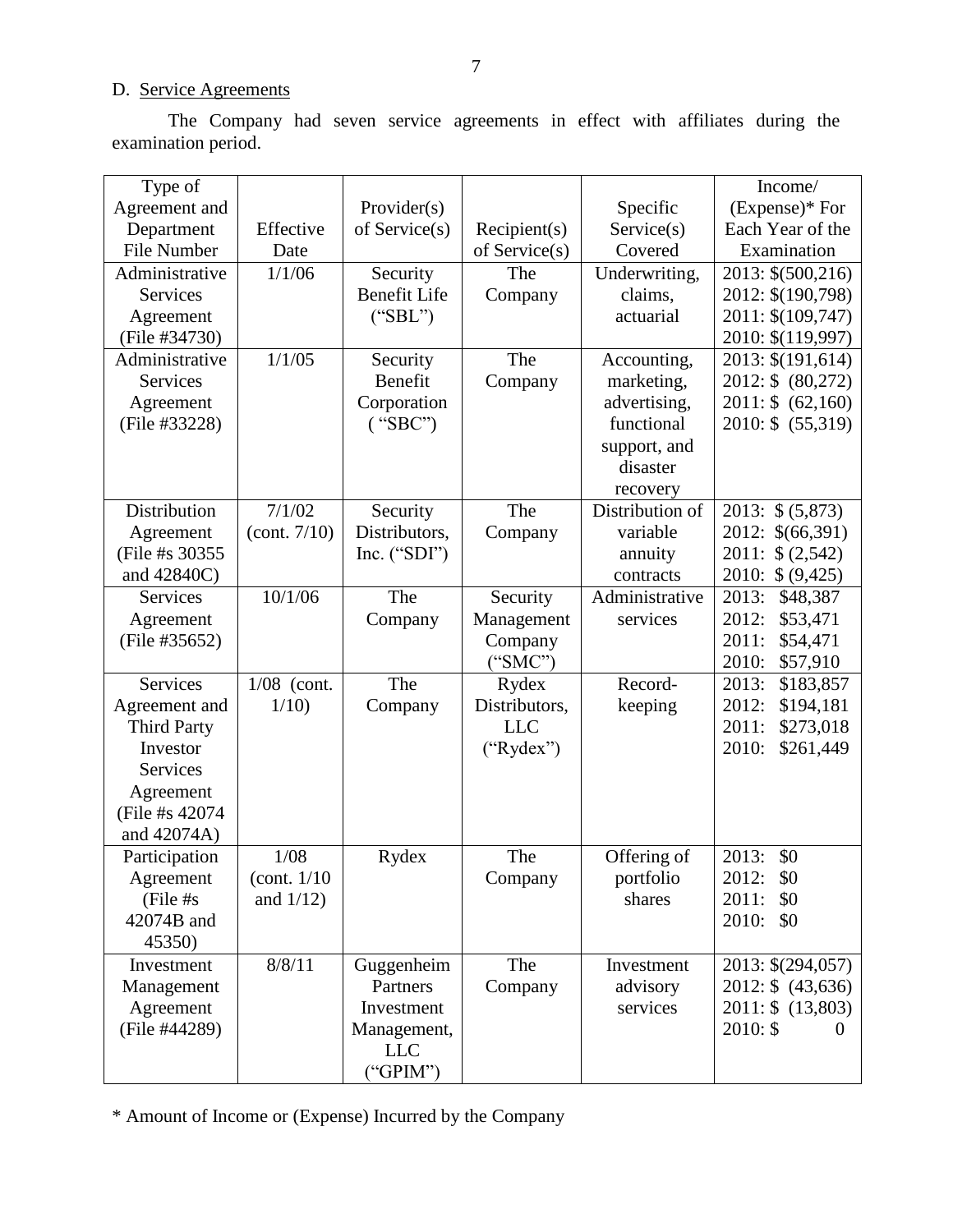#### E. Management

 The Company's by-laws provide that the board of directors shall be comprised of not less than nine and not more than 21 directors. The number of directors shall be increased to not less than 13 members within one year following the end of the calendar year in which the Company's shall not be officers or employees of the Corporation or its affiliates. Directors are elected for a period of one year at the annual meeting of the stockholders held in April of each year. As of December 31, 2013, the board of directors consisted of ten members. Meetings of the board are admitted assets exceed \$1.5 billion. At least one-third of the directors, but not less than four held in March and September.

 were as follows: The ten board members and their principal business affiliation, as of December 31, 2013,

| <b>Name and Residence</b>              | <b>Principal Business Affiliation</b>                                                                                     | <b>Year First</b><br>Elected |
|----------------------------------------|---------------------------------------------------------------------------------------------------------------------------|------------------------------|
| Stephen A. Crane*<br>New York, NY      | Self-Employed<br><b>Insurance and Reinsurance Consultant</b>                                                              | 1999                         |
| Wayne S. Diviney*<br>Clifton, VA       | Chief Executive Officer and Chief Financial Officer<br>The Sail Time Group                                                | 2007                         |
| John F. Guyot<br>Lawrence, KS          | Vice President, General Counsel and Secretary<br>First Security Benefit Life Insurance and Annuity<br>Company of New York | 2008                         |
| Stephen R. Herbert*<br>Pound Ridge, NY | Partner<br>Locke and Herbert                                                                                              | 1998                         |
| Michael P. Kiley<br>Holmdel, NJ        | <b>Chief Executive Officer</b><br>First Security Benefit Life Insurance and Annuity<br>Company of New York                | 2010                         |
| Anthony D. Minella<br>Darien, CT       | Vice President and Chief Investment Officer<br>First Security Benefit Life Insurance and Annuity<br>Company of New York   | 2013                         |
| Roger S. Offermann<br>Topeka, KS       | Vice President and Lead Actuary<br>First Security Benefit Life Insurance and Annuity<br>Company of New York               | 2012                         |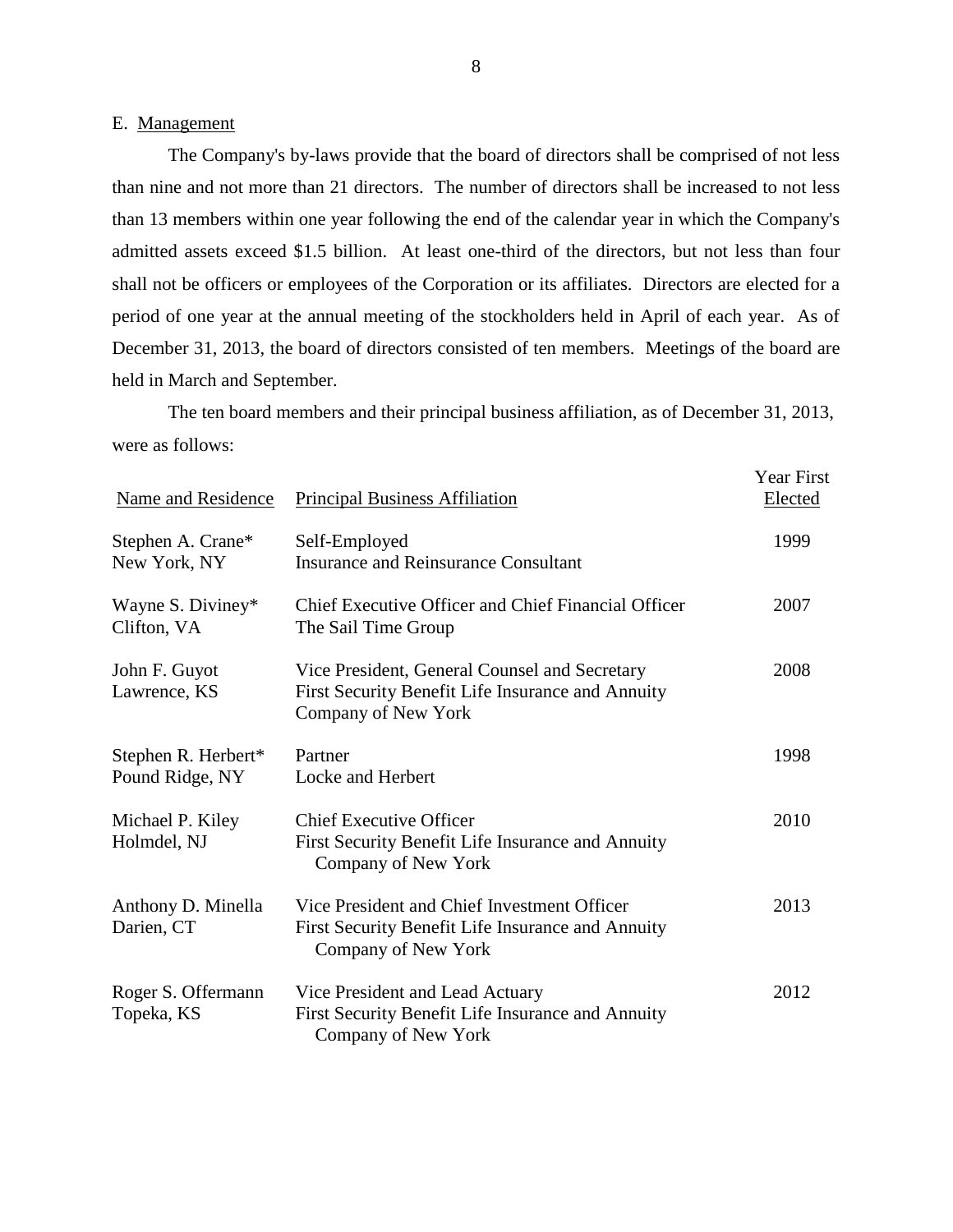| Name and Residence                  | <b>Principal Business Affiliation</b>                                                                                                                           | <b>Year First</b><br>Elected |
|-------------------------------------|-----------------------------------------------------------------------------------------------------------------------------------------------------------------|------------------------------|
| Barry G. Ward<br>Lawrence, KS       | Vice President, Chief Financial Officer, Chief Risk<br><b>Officer and Treasurer</b><br>First Security Benefit Life Insurance and Annuity<br>Company of New York | 2013                         |
| Katherine P. White*<br>New York, NY | <b>Adjunct Professor</b><br>Fordham University, School of Law                                                                                                   | 1994                         |
| Douglas G. Wolff<br>Lawrence, KS    | President<br>First Security Benefit Life Insurance and Annuity<br>Company of New York                                                                           | 2010                         |

\* Not affiliated with the Company or any other company within the holding company system

 committees indicated that meetings were well attended and that each director attended a majority The examiner's review of the minutes of the meetings of the board of directors and its of meetings.

The following is a listing of the principal officers of the Company as of December 31, 2013:

| Name               | Title                                                 |
|--------------------|-------------------------------------------------------|
| Douglas G. Wolff   | President                                             |
| Michael P. Kiley   | <b>Chief Executive Officer</b>                        |
| John F. Guyot      | Vice President, General Counsel, and Secretary        |
| Susan J. Lacey     | Vice President and Controller                         |
| Anthony D. Minella | Vice President and Chief Investment Officer           |
| Roger S. Offermann | Vice President and Lead Actuary                       |
| Jeanne R. Slusher  | Vice President and Director of Internal Audit         |
| Barry G. Ward      | Vice President, Chief Financial Officer, Chief Risk   |
|                    | <b>Officer and Treasurer</b>                          |
| Danny D. Purcell   | <b>Assistant Vice President and Valuation Actuary</b> |
| Peggy S. Avey*     | Chief Administrative Officer & Assistant Secretary    |

\*Designated consumer services officer per Section 216.4(c) of Department Regulation No. 64.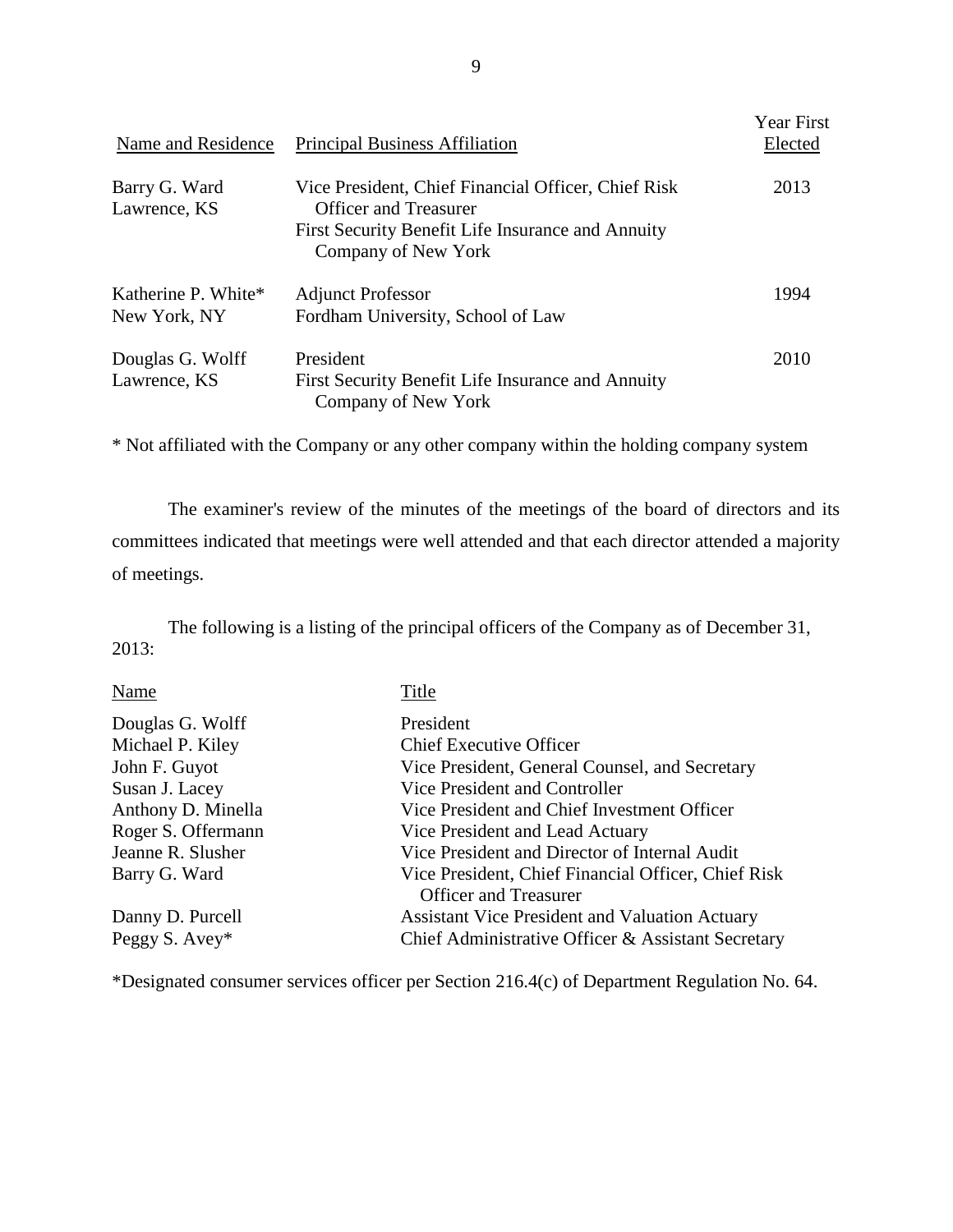#### 3. TERRITORY AND PLAN OF OPERATIONS

<span id="page-12-0"></span> The Company is authorized to write life insurance, annuities and accident and health insurance as defined in paragraphs 1, 2 and 3 of Section 1113(a) of the New York Insurance Law.

 The Company is licensed to transact business in two states, namely New York and Kansas. In 2013, all annuity considerations were received from New York. Policies are written on a non-participating basis.

#### A Statutory and Special Deposits

 As of December 31, 2013, the Company had \$580,654 of United States Treasury Notes on deposit with the State of New York, its domiciliary state, for the benefit of all policyholders, claimants, and creditors of the Company.

#### B. Direct Operations

 The Company actively markets individual variable and fixed annuities and has never engaged in the sale of life or accident and health insurance. The Company inherited non- participating life insurance policies from PNL that were 100% reinsured with SBL at the time of the PNL merger with the Company. This business is in run-off status.

 basis, primarily marketing individual variable and fixed annuities through bank channels, independent broker- dealer systems, and T. Rowe Price Investment Services, Inc. The Company's agency operations are conducted on a general agency and direct response

 In 2013 the fixed annuity product, Premier Choice, represented 94% of total new business whereas the variable annuity products, AdvisorDesigns, EliteDesigns, and SecureDesigns, represented 6% of total new business. The fixed annuities are primarily distributed through the bank channels and the variable products are distributed by an affiliate, SDI, pursuant to a distribution agreement. Neither the Company nor SDI has a captive sales force. SDI enters into selling agreements with independent member FINRA broker-dealers to solicit applications for the Company's variable annuity products.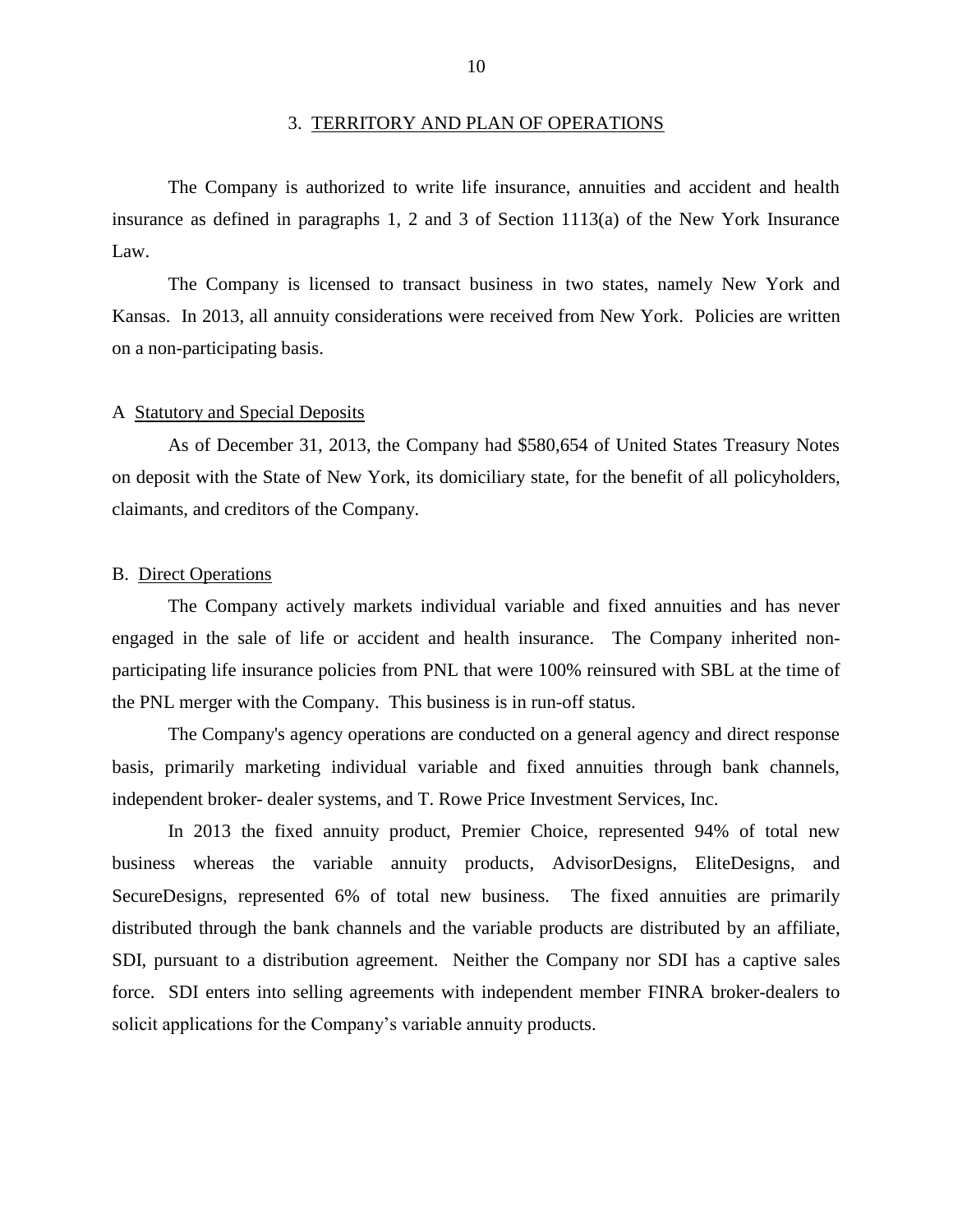<span id="page-13-0"></span>C. Reinsurance

 As of December 31, 2013 the Company had three ceded reinsurance treaties in effect; two with Security Benefit Life Insurance Company (SBL) which, during the examination period, was an authorized affiliated reinsurer, and one with Guggenheim Life and Annuity Company (GLAC), an unauthorized affiliate.

 One of the SBL treaties reinsures, on a 100% coinsurance basis, the life insurance policies that were inherited from PNL as a result of the merger in 1995. The other SBL treaty, effective October 1, 2004, reinsures on a 100% coinsurance basis the insurance risk of certain living benefit riders issued by the Company on its variable annuity policies, namely the (GMWB) riders. Both agreements are collateralized by a funds withheld account supporting Guaranteed Minimum Income Benefit (GMIB) and Guaranteed Minimum Withdrawal Benefit 100% of the reserves.

 The agreement with GLAC, effective January 26, 2012, is a retrocessional agreement whereby the Company ceded to GLAC on a 100% coinsurance basis a book of group annuity business assumed from Standard Security Life Insurance Company of New York. The agreement with GLAC is collateralized by funds withheld which exceed the total reserves on the book of business ceded at December 31, 2013. book of business ceded at December 31, 2013. The total face amount of life insurance ceded as of December 31, 2013 was \$155,532

which represents 100% of the total face amount of life insurance in force.

 The one assumed reinsurance treaty in-force at December 31, 2013 was with Standard Security Life of New York, effective January 26, 2012, on group annuity business, covering volunteer firemen, assumed on a 100% coinsurance basis and retro-ceded 100% to GLAC.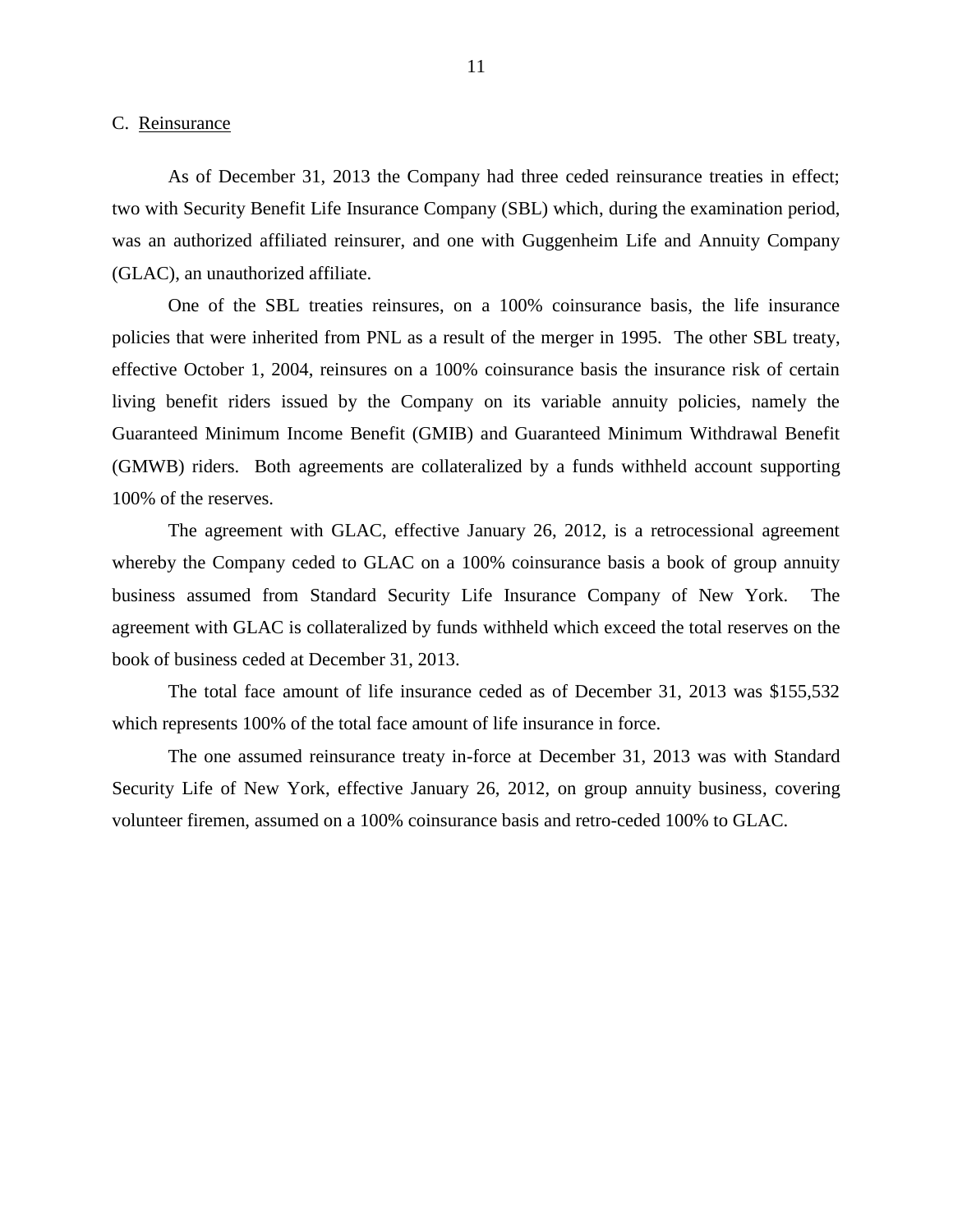#### 4. SIGNIFICANT OPERATING RESULTS

 during the period under examination as extracted from its filed Annual Statements. Failure of Indicated below is significant information concerning the operations of the Company items to add to the totals shown in any table in this report is due to rounding.

The following table indicates the Company's financial growth (decline) during the period under review:

|                                                                                             | December 31,<br>2009                    | December 31,<br>2013                         | Increase<br>(Decrease)               |
|---------------------------------------------------------------------------------------------|-----------------------------------------|----------------------------------------------|--------------------------------------|
| <b>Admitted assets</b>                                                                      | \$180,191,943                           | \$617,103,510                                | \$436,911,567                        |
| Liabilities                                                                                 | \$169,484,375                           | \$586,465,386                                | \$416,981,011                        |
| Common capital stock<br>Gross paid in and contributed surplus<br>Unassigned funds (surplus) | \$<br>2,000,000<br>8,600,000<br>107,568 | 2,000,000<br>\$<br>33,600,000<br>(4,961,876) | \$<br>0<br>25,000,000<br>(5,069,444) |
| Total capital and surplus                                                                   | \$10,707,568                            | \$30,638,124                                 | \$19,930,556                         |
| Total liabilities, capital and surplus                                                      | \$180,191,943                           | \$617,103,510                                | \$436,911,567                        |

 The Company's invested assets as of December 31, 2013, exclusive of separate accounts, were mainly comprised of bonds (63%) and cash and short-term investments (35%).

 The Company's entire bond portfolio, as of December 31, 2013, was comprised of investment grade obligations.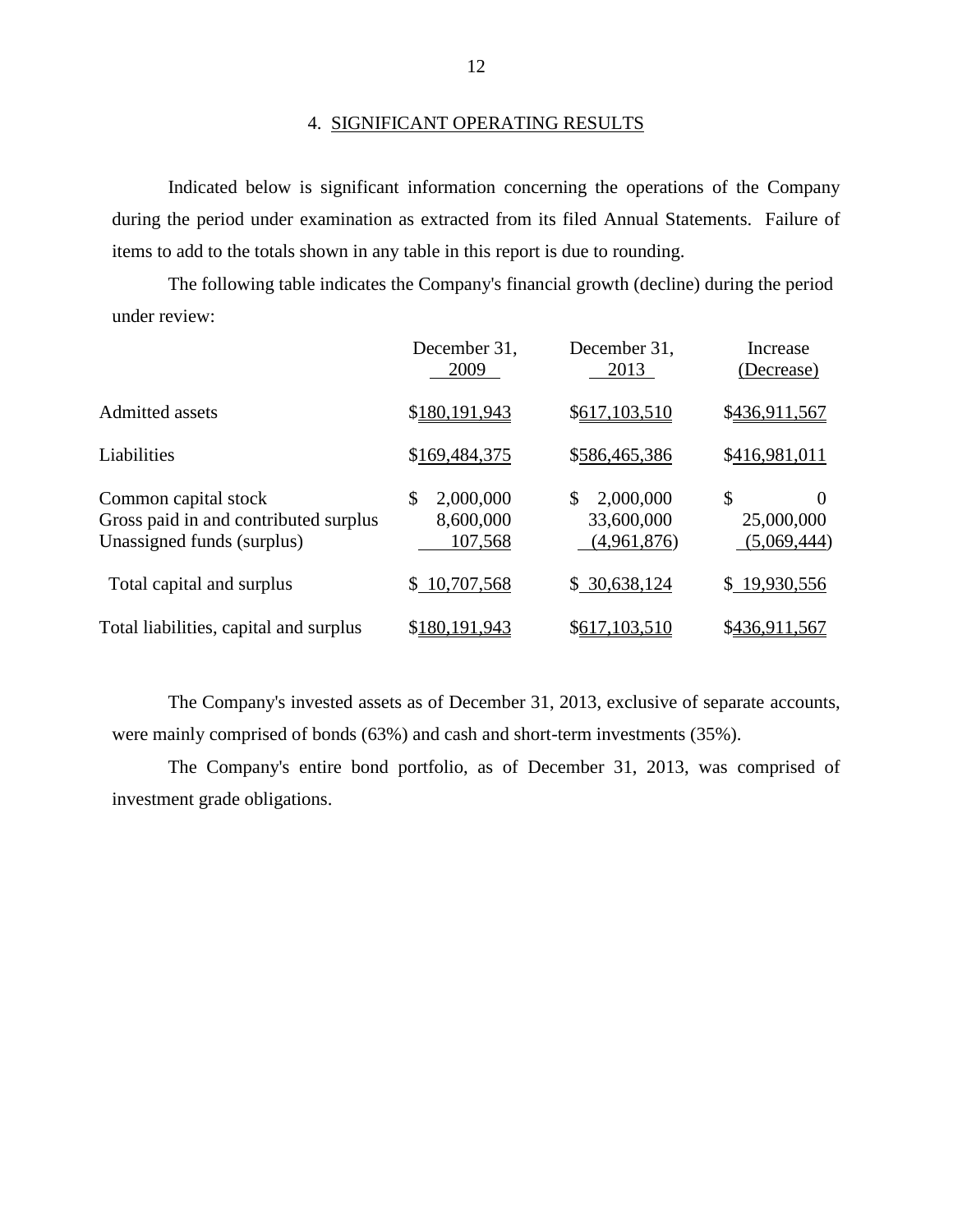The following has been extracted from the Exhibits of Annuities in the filed Annual Statements for each of the years under review:

|                                                                                               | <b>Ordinary Annuities</b> |                     |                        |                        |  |
|-----------------------------------------------------------------------------------------------|---------------------------|---------------------|------------------------|------------------------|--|
|                                                                                               | 2010                      | 2011                | 2012                   | 2013                   |  |
| In-force, end of previous year<br>Issued during the year<br>Other net changes during the year | 1,992<br>40<br>137)       | 1,895<br>39<br>168) | 1,767<br>1,317<br>213) | 2,871<br>4,181<br>229) |  |
| Outstanding, end of current year                                                              |                           | 767                 |                        | 6.823                  |  |

The number of outstanding ordinary annuities grew significantly in 2013 due to the Company's entry into the New York bank market.

 The following is the net gain (loss) from operations by line of business after federal income taxes but before realized capital gains (losses) reported for each of the years under examination in the Company's filed annual statements:

|                                 | 2010      | 2011      | 2012            | 2013                              |
|---------------------------------|-----------|-----------|-----------------|-----------------------------------|
| Ordinary individual annuities   | \$933,863 | \$255,050 |                 | $$(2,932,912) \quad $(3,854,658)$ |
| Group annuities                 |           |           | 67.091          | 50.641                            |
| Net gain (loss) from operations | \$933,863 | \$255,050 | $\S(2,865,821)$ | \$(3,804,017)                     |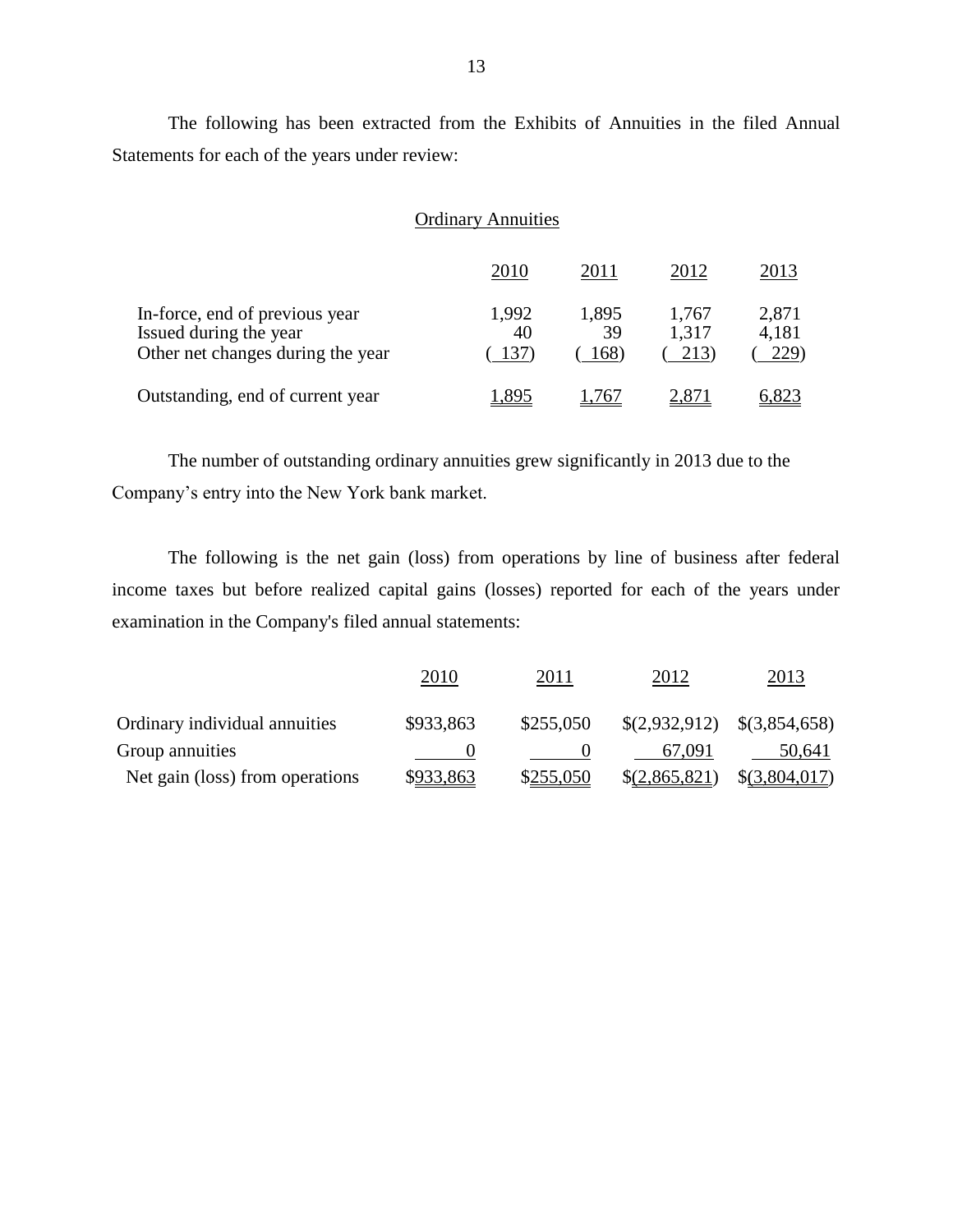#### 5. FINANCIAL STATEMENTS

 The following statements show the assets, liabilities, capital and surplus as of December 31, 2013, as contained in the Company's 2013 filed annual statement, a condensed summary of operations and a reconciliation of the capital and surplus account for each of the years under review.

#### A. Independent Accountants

 The firm of Ernst & Young LLP was retained by the Company to audit the Company's combined statutory basis statements of financial position as of December 31, 2013 and of each year in the examination period, and the related statutory-basis statements of operations, capital and surplus, and cash flows for the year then ended.

 Ernst & Young LLP concluded that the statutory financial statements presented fairly, in all material respects, the financial position of the Company at the respective audit dates. Balances reported in these audited financial statements were reconciled to the corresponding years' annual statements with no discrepancies noted.

#### B. Net Admitted Assets

| <b>Bonds</b>                                                            | \$296,311,310 |
|-------------------------------------------------------------------------|---------------|
| <b>Preferred Stock</b>                                                  | 373,324       |
| Cash, cash equivalents and short term investments                       | 163,415,790   |
| Contract loans                                                          | 98,587        |
| Other invested assets (Schedule BA)                                     | 5,544,380     |
| Receivable for securities                                               | 29,623        |
| Investment income due and accrued                                       | 1,953,224     |
| Current federal and foreign income tax recoverable and interest thereon | 999,726       |
| Net deferred tax asset                                                  | 1,734,309     |
| Guaranty funds receivable or on deposit                                 | 243           |
| Receivables from parent, subsidiaries and affiliates                    | 306,583       |
| Aggregate write-ins for other than invested assets                      | 81,700        |
| From Separate Accounts, Segregated Accounts and Protected Cell Accounts | 146,254,711   |
|                                                                         |               |

Total admitted assets  $$617,103,510$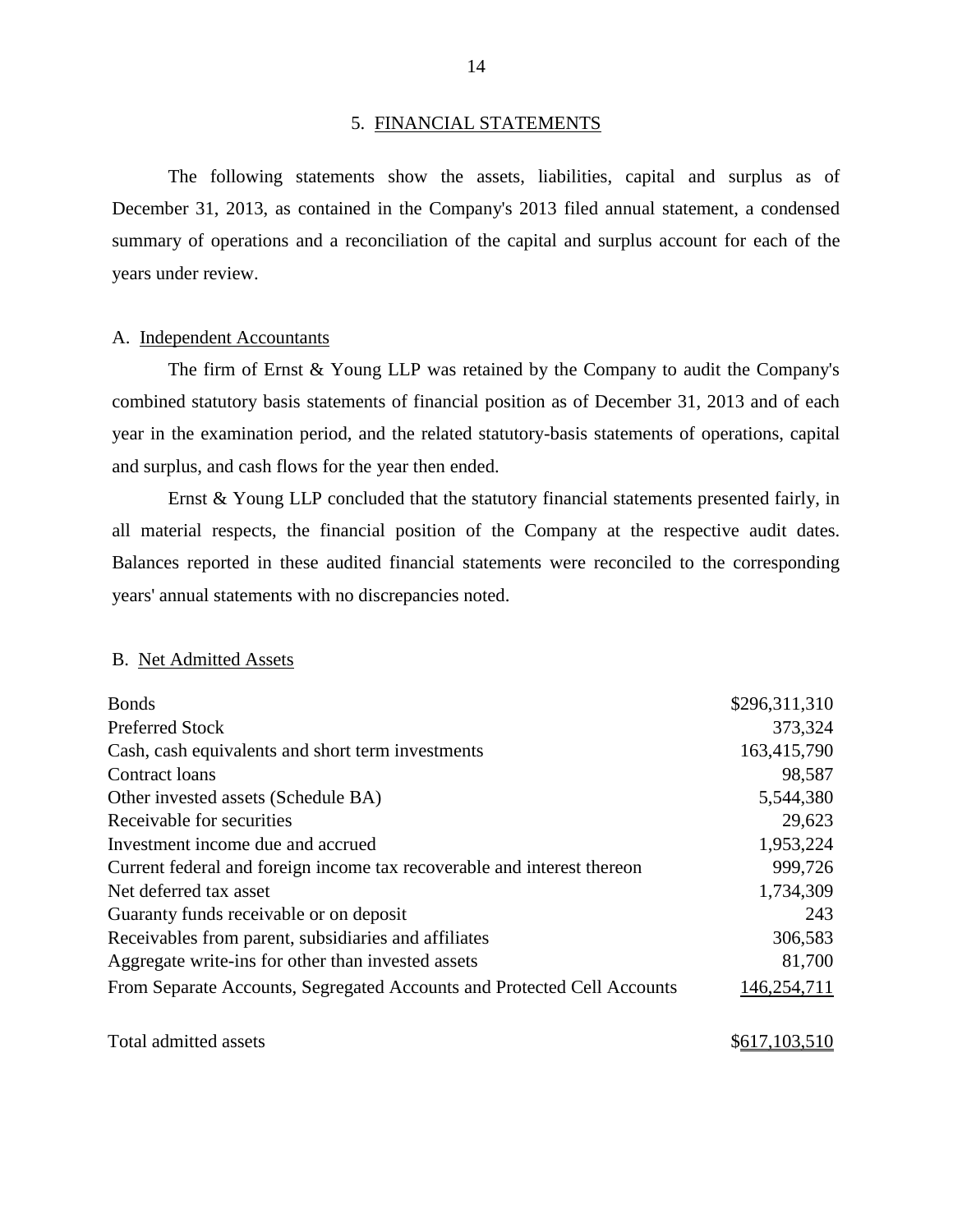## C. Liabilities, Capital and Surplus

| Aggregate reserve for life policies and contracts                       | \$280,338,376   |
|-------------------------------------------------------------------------|-----------------|
| <b>Contract Claims: Life</b>                                            | 1,809           |
| General expenses due or accrued                                         | 1,724,368       |
| Transfers to Separate Accounts due or accrued                           | (1,460,285)     |
| Taxes, licenses and fees due or accrued, excluding federal income taxes | 322,118         |
| Amounts withheld or retained by company as agent or trustee             | 580             |
| Remittances and items not allocated                                     | 272,461         |
| Miscellaneous liabilities:                                              |                 |
| Asset valuation reserve                                                 | 826,670         |
| Payable to parent, subsidiaries and affiliates                          | 27,811          |
| Funds held under coinsurance                                            | 157,000,528     |
| Payable for securities                                                  | 1,156,239       |
| From Separate Accounts statement                                        | 146,254,711     |
| <b>Total liabilities</b>                                                | \$586,465,386   |
| Common capital stock                                                    | \$<br>2,000,000 |
| Gross paid in and contributed surplus                                   | 33,600,000      |
| Unassigned funds (surplus)                                              | (4,961,876)     |
| Total capital and surplus                                               | \$30,638,124    |
| Total liabilities, capital and surplus                                  | \$617,103,510   |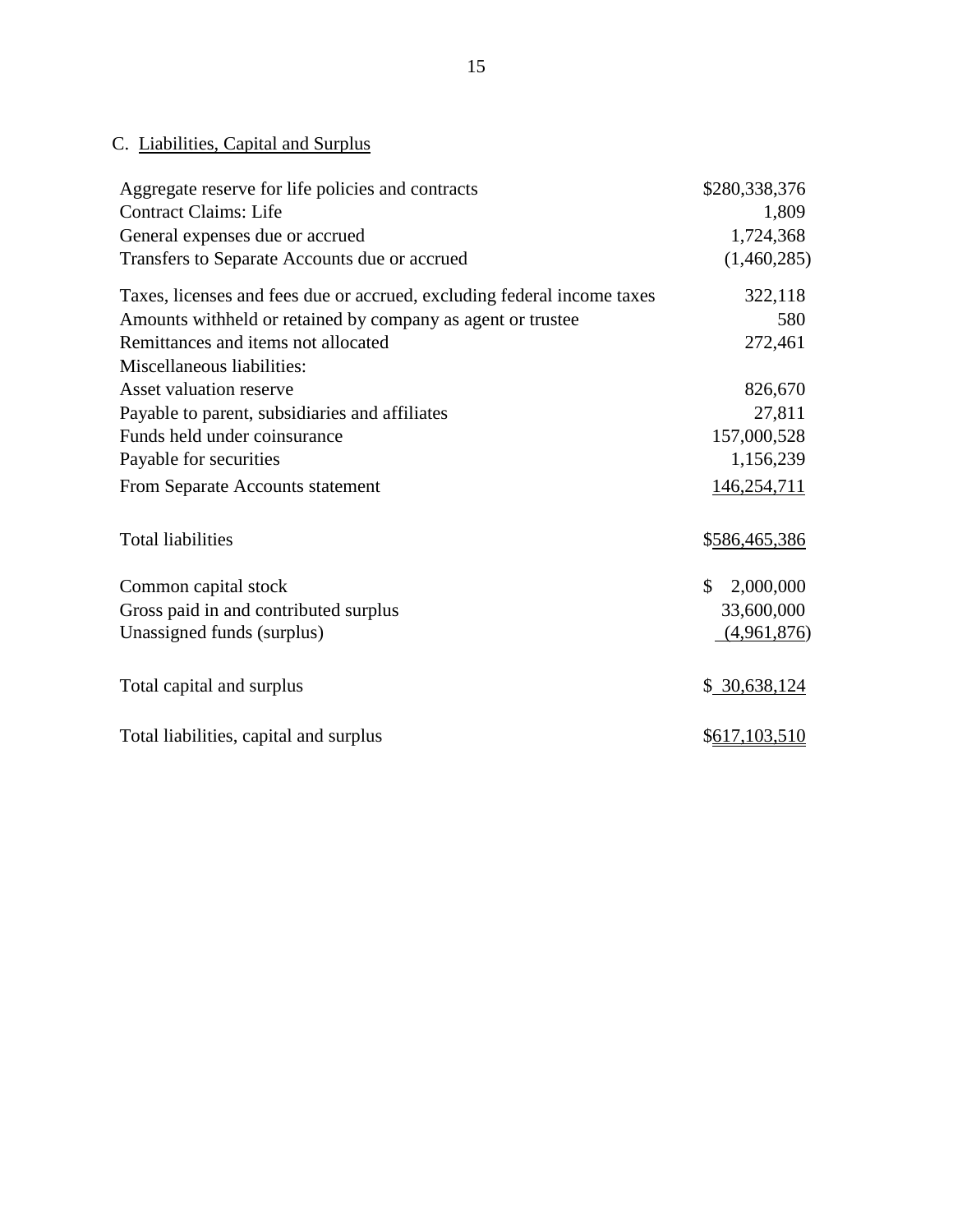## D. Condensed Summary of Operations

|                                                                          | 2010                      | 2011                        | 2012                     | 2013                            |
|--------------------------------------------------------------------------|---------------------------|-----------------------------|--------------------------|---------------------------------|
| Premiums and considerations                                              | 5,317,768<br>$\mathbb{S}$ | 4,235,601<br>$\mathbb{S}^-$ | \$77,057,341             | \$216,933,605                   |
| Investment income                                                        | 566,501                   | 521,182                     | 571,493                  | 3,488,855                       |
| Commissions and reserve<br>adjustments on reinsurance                    |                           |                             |                          |                                 |
| ceded                                                                    | $\theta$                  | $\theta$                    | 733,328                  | 717,195                         |
| Miscellaneous income                                                     | 3,498,652                 | 3,261,834                   | 2,795,738                | 2,696,657                       |
| Total income                                                             | \$9,382,921               | \$8,018,617                 | \$81,157,900             | \$223,836,312                   |
| Benefit payments                                                         | \$21,623,871              | \$22,398,792                | \$21,179,770             | \$29,789,334                    |
| Increase in reserves                                                     | 582,186                   | 630,736                     | 68,416,487               | 199,617,331                     |
| Commissions                                                              | 622,656                   | 502,290                     | 3,840,545                | 7,661,444                       |
| General expenses and taxes                                               | 741,424                   | 715,915                     | 1,196,361                | 1,816,948                       |
| Net transfers to (from)<br>separate accounts<br>Miscellaneous deductions | (15,508,181)<br>149,657   | (16,271,543)<br>(77, 481)   | (10,881,821)<br>(99,518) | (11,092,972)<br>201,195         |
| <b>Total deductions</b>                                                  | 8,211,613<br>\$           | 7,898,709<br>\$             | \$83,651,824             | \$227,993,280                   |
| Net gain (loss)                                                          | \$<br>1,171,308           | \$<br>119,908               | \$ (2,493,924)           | (4,156,968)                     |
| Federal and foreign taxes<br>Incurred                                    | (237, 445)                | 135,142                     | (371, 897)               | <u>352,951</u>                  |
| Net gain (loss) from<br>operations before net<br>realized capital gains  | \$<br>933,863             | \$<br>255,050               |                          | $$ (2,865,821) \ $ (3,804,017)$ |
| Net realized capital gains<br>(losses)                                   | $\overline{0}$            | $\overline{0}$              | $\overline{c}$           | (20, 183)                       |
| Net income (loss)                                                        | \$<br>933,863             | \$<br>255,050               | \$ (2,865,819)           | \$ (3,824,200)                  |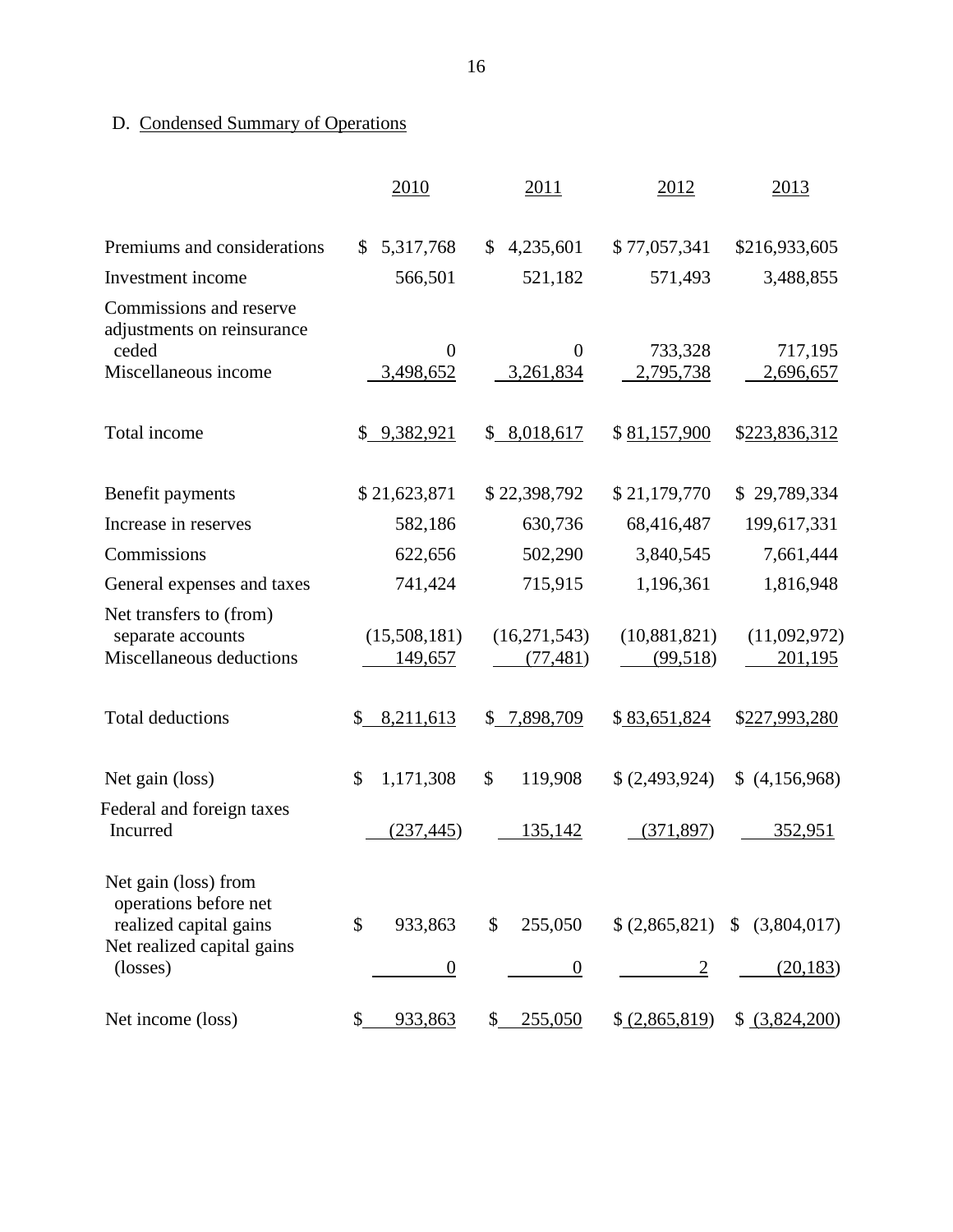The dramatic increase in annuity writings in 2013 was the result of the Company's entry into the New York bank marketplace.

 The net losses in 2012 and 2013 were primarily due to a low return on the Company's investment portfolio as well as a substantial amount of their investments in cash which represented over 26% of their entire investments at year-end 2013. Almost the entire bond portfolio consisted of high grade bonds which in the current market have historically low yields.

#### E. Capital and Surplus Account

|                                                     | 2010          | 2011          | 2012             | 2013            |
|-----------------------------------------------------|---------------|---------------|------------------|-----------------|
| Capital and Surplus                                 |               |               |                  |                 |
| December 31, prior year                             | \$10,707,568  | \$11,641,264  | \$11,861,140     | 9,800,980<br>\$ |
| Net Income                                          | \$<br>933,863 | 255,050<br>\$ | \$(2,865,819)    | \$(3,824,200)   |
| Change in net deferred income tax                   | (298, 841)    | 29,737        | 1,785,794        | 1,250,265       |
| Change in non-admitted assets                       | 303,771       | (32, 936)     | (679, 435)       | (1,092,396)     |
| Change in asset valuation<br>reserve                | (4,725)       | (8,604)       | (300, 700)       | (496, 525)      |
| Write-ins for gains and losses in<br><b>Surplus</b> | (373)         | (23, 371)     | $\overline{0}$   | $\theta$        |
| Changes in paid-in capital                          | $\theta$      | $\theta$      | $\boldsymbol{0}$ | 25,000,000      |
| Net change in capital and surplus for<br>the year   | \$<br>933,695 | 219,876<br>\$ | \$(2,060,160)    | \$20,837,144    |
| Capital and Surplus                                 |               |               |                  |                 |
| December 31, current year                           | \$11,641,263  | \$11,861,140  | \$9,800,980      | \$30,638,124    |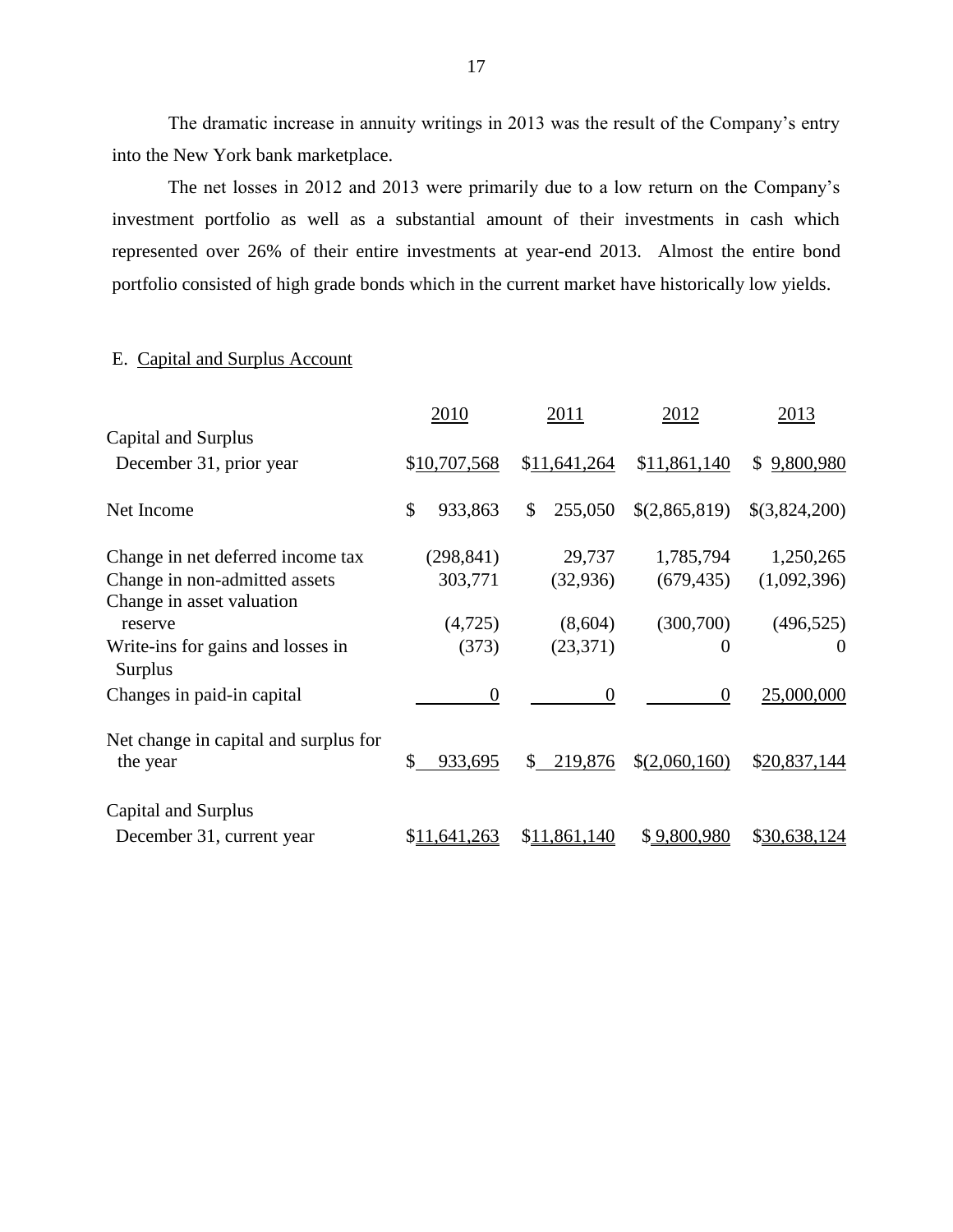Respectfully submitted

 $\frac{|s|}{s}$ 

Charles P. McMorrow, CFE Examiner-in-Charge

## STATE OF NEW YORK )  $)$ SS: COUNTY OF NEW YORK )

 Charles P. McMorrow, being duly sworn, deposes and says that the foregoing report, subscribed by him, is true to the best of his knowledge and belief.

> /s/ Charles P. McMorrow, CFE

Subscribed and sworn to and before me

this of